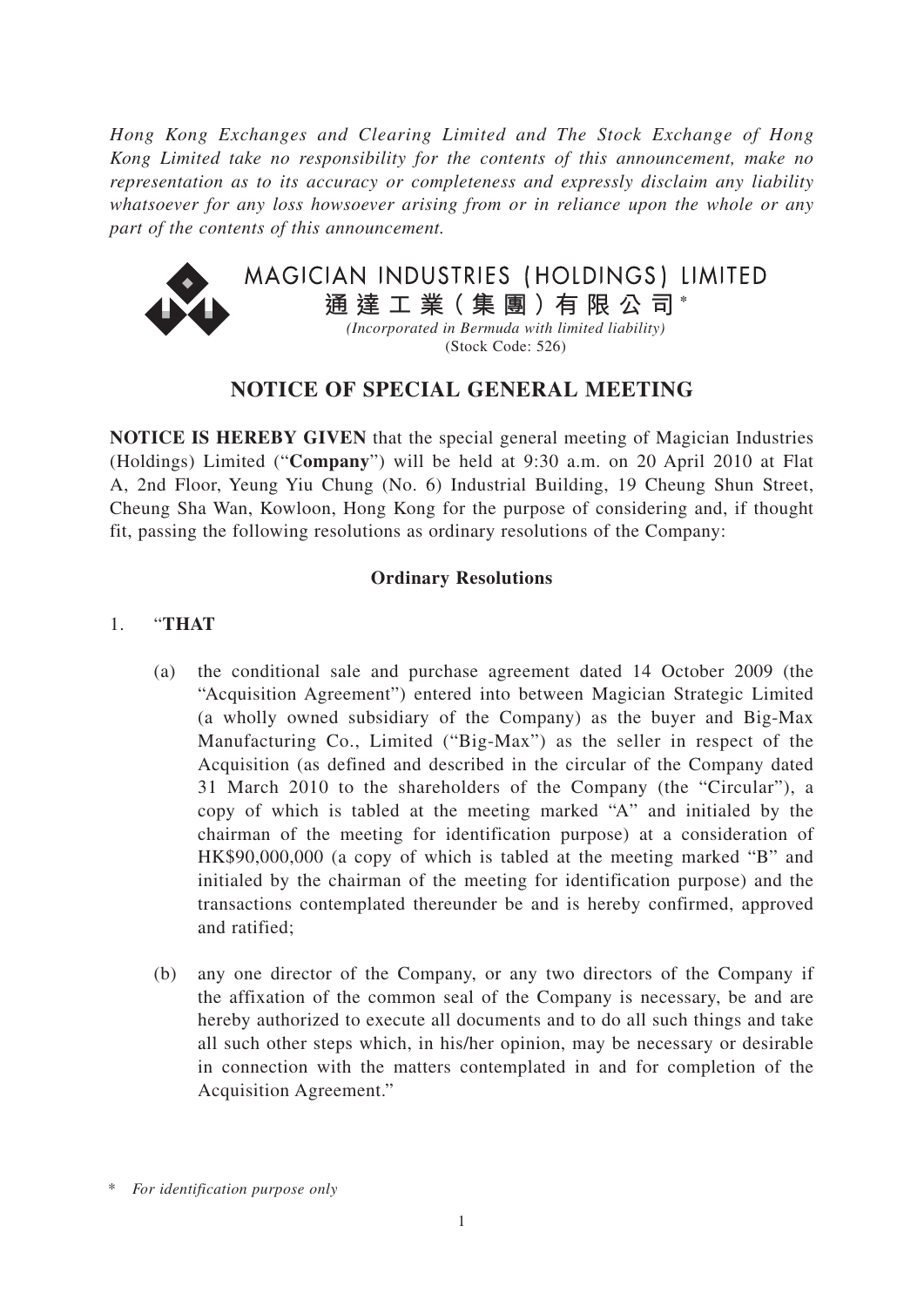## 2. "**THAT**

- (a) the share subscription agreement dated 13 October 2009 (the "Share Subscription Agreement") entered into between the Company and Big-Max in relation to the subscription of 937,500,000 ordinary shares of HK\$0.01 each in the share capital of the Company ("Subscription Shares") at a subscription price of HK\$0.160 per Subscription Share, a copy of the Share Subscription Agreement is tabled at the meeting and marked "C" and initialed by the chairman of the meeting for identification purpose, and the transactions contemplated thereunder be and is hereby confirmed, approved and ratified;
- (b) conditional upon the Listing Committee of The Stock Exchange of Hong Kong Limited granting the listing of, and the permission to deal in, the Subscription Shares, the allotment and issue of the Subscription Shares pursuant to the Subscription Agreement be and is hereby approved;
- (c) any one director of the Company, or any two directors of the Company if the affixation of the common seal of the Company is necessary, be and are hereby authorized to execute all documents and to do all such things and take all such other steps which, in his/her opinion, may be necessary or desirable in connection with the matters contemplated in and for completion of the Share Subscription Agreement."
- 3. "**THAT** the waiver of the obligation of Big-Max and the parties acting in concert with it to make a mandatory general offer to the shareholders of the Company to acquire the shares of the Company and all other securities of the Company in issue not already owned or agreed to be acquired by Big-Max and parties acting in concert with it, arising from the issue of the Subscription Shares (as defined in the resolution no. 2 set out in the notice of which this resolution forms part) under the Subscription Agreement (as defined in resolution no. 2 set out in the notice of which this resolution forms part) granted by the Executive pursuant to Note 1 on dispensations from Rule 26 of the Hong Kong Code on Takeovers and Mergers be and is hereby approved."

## 4. "**THAT**

- (a) The WFOE Agreements (as defined and described in the Circular), copies of which are tabled at the meeting and marked "D" and initialed by the chairman of the meeting for identification purpose, and the transaction contemplated thereunder be and are hereby confirmed, approved and ratified;
- (b) the annual caps (as set out in the Circular, of which this notice forms part) of each of the WFOE Agreements for each of the three periods ending 31 December 2012 be and is hereby approved;